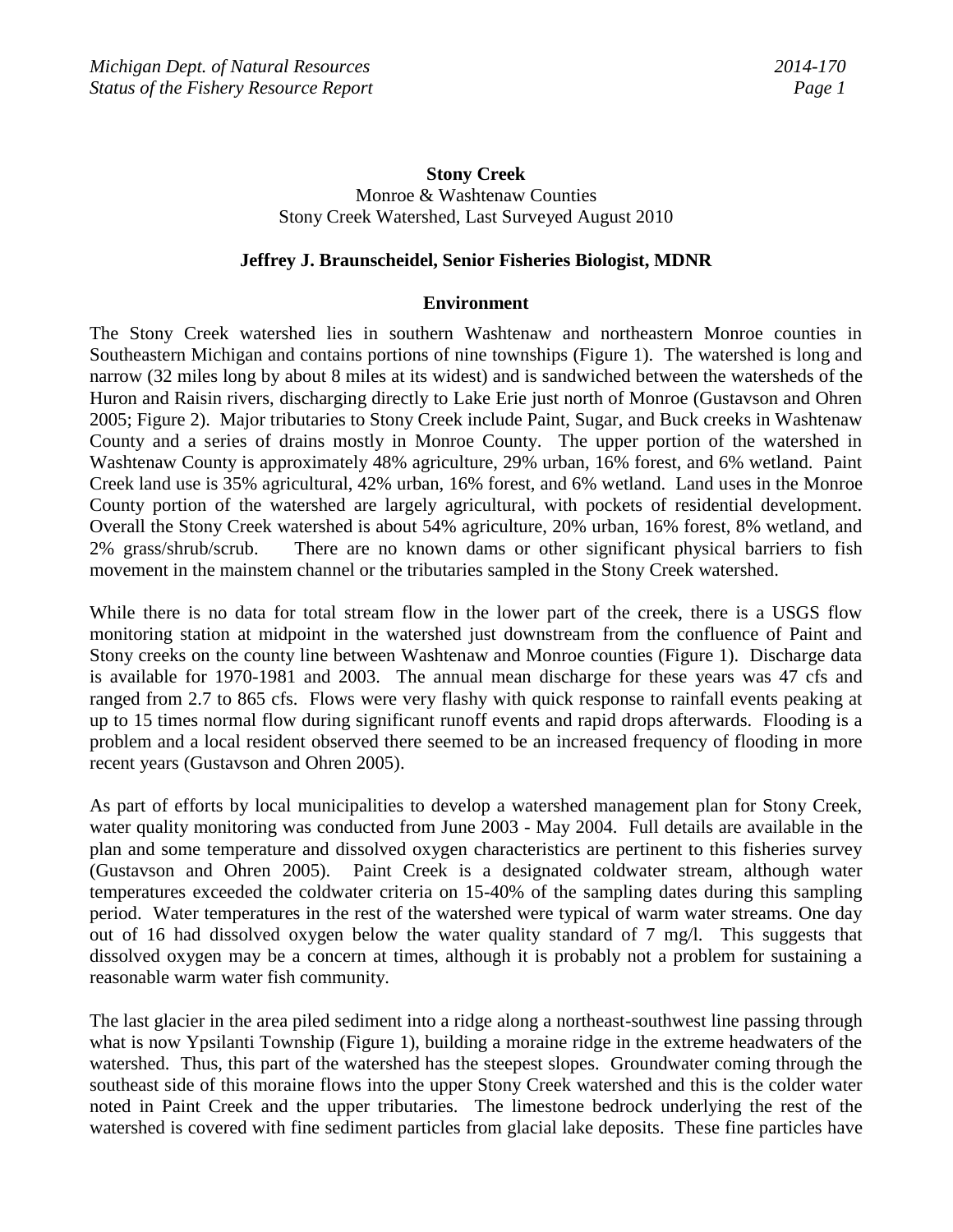poor infiltration properties which contribute to the high runoff rates and flashy character of the lower Stony Creek watershed (Gustavson and Ohren 2005).

## **History**

Other than Paint Creek, which was managed as a stocked brown trout fishery until the early 1990s, fisheries survey work has been conducted in the Stony Creek watershed only twice previously. Several sites in both Monroe and Washtenaw counties were sampled with a backpack shocker in 1970 and five sites in Monroe County were sampled with a backpack shocker in 1988 (Figure 3).

Steelhead were stocked in Stony Creek from 1990 through 1992 (5,000 yearlings annually). Creel census and personal observations from 1992 and 1993 indicated only a minimal fishery at best was created with these stockings and angler effort was very low with little public access. This program was terminated after 1992. No other active fisheries management activities have occurred in this watershed other than the Paint Creek brown trout program.

#### **Current Status**

This survey was conducted to obtain a broad scale view of the current fisheries community in Stony Creek and its major tributaries. A total of 14 sites were sampled on the mainstem (7 sites), the major tributary (Paint Creek; 4 sites), one of its tributaries (Chicken Creek; 1 site), and two smaller direct tributaries of Stony Creek (Buck and Sugar creeks; 1 site each; Figure 1; Table 1). Stream shocking using two probes was conducted where the stream was large enough to float a generator barge (6 of 7 mainstem sites) and a backpack shocker was used at the smaller sites or where the stream was too congested to get the stream shocker through (the most upstream mainstem site and all tributary sites including Paint Creek). An attempt was made to collect all fish seen, although water depths and woody material in the stream sometimes hampered these efforts.

Survey sites ranged from 105 to 378 feet of stream length with depths from a few inches to a few feet (Table 1). A total of 3,214 feet of stream were sampled. Pertinent site details will be presented in the summary for each section of the watershed. For the purposes of this report the watershed is separated into upper Stony Creek, the central mainstem, lower mainstem, main tributary (Paint Creek and it's tributary, Chicken Creek), and the other small direct tributaries to Stony Creek (Buck and Sugar creeks; Figure 1).

Upper Stony Creek (S-5)

This headwater stream averaged 7 feet wide and 0.8 feet deep with a water temperature of 64 F when it was sampled on August 26, 2010. The section of stream surveyed was 90% run habitat with a bottom type of primarily silt over gravel and sand and shore habitat of overhanging grasses and brush. This site produced 171 fish with 14 species represented (Table 2). Creek chub were the dominant fish species (64 fish) with mottled sculpin (33 fish), blacknose dace (20 fish), and Johnny darter (19 fish) making up a majority of the rest of the catch.

Central Mainstem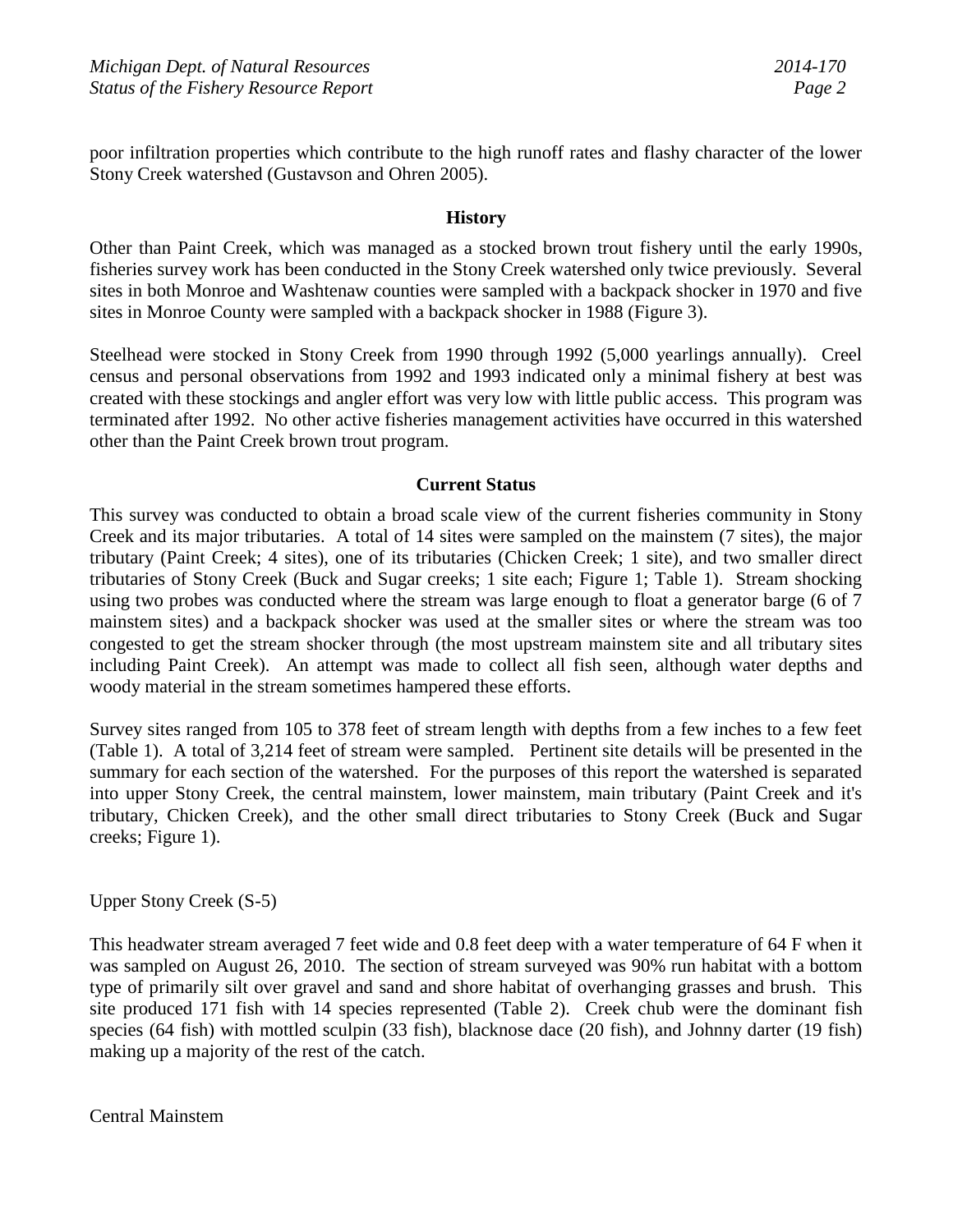## Timbers Road Site (S-4):

This site was sampled on August 24, 2010, and had a water temperature of 70 F. It included 300 feet of the stream upstream from the road with an average width of 27 feet and an average depth of 1.0 feet (0.5-3.0 ft depth range). A few logs were noted in the stream with substrates a mix of silt, clay, and small amounts of gravel. The stream was characterized as 100% run in the stretch sampled.

Sampling at this site produced 260 fish with 21 species represented (Table 2). Common shiner was the most abundant single species (68 fish) with green sunfish (40 fish) and bluntnose minnow (38 fish) also fairly abundant. Round goby ranked fourth with 23 individuals collected. Darters found included 11 blackside, 12 greenside, and 7 Johnny darter. The presence of a limited amount of gravel substrate at this station provided slightly better habitat quality for species like darters. More carp were found here (10 fish) than at any of the downstream sampling locations. This was also the only site where northern pike exceeding the harvest size limit were collected with 2 of the 10 pike caught exceeding the minimum-size limit of 24 inches. Other sport fish species included bluegill, largemouth bass, pumpkinseed sunfish, and rock bass, but only a few of the rock bass were of a size acceptable to anglers.

#### Finzel Road Site (S-3):

This site was sampled the same day as site S-4 and had a water temperature of 69 F. The 378 feet it included upstream from Finzel Road averaged 25 feet wide with an average depth of 2.0 feet (0.5-3.5 ft depth range). There were several logs and trees in the water with a primarily sand and silt substrate. General stream habitat type was recorded as 90% run and 10% pool.

Sampling at Finzel Road resulted in 222 fish with 18 species represented (Table 2). Round goby (51 fish) and common shiner (50 fish) were the two most abundant species. Green sunfish were also common (36 fish) with rock bass, spotfin shiner, bluegill, and northern pike having at least 10 individuals each collected. Sport fish species present besides the sunfish, bluegill, and northern pike included 7 juvenile (less than 6 inches) largemouth bass. Only 2 bluegill exceeded the 6-inch minimum size acceptable to anglers. All other sport fish were below their minimum-size limits or too small to be acceptable to anglers. Despite the large amount of deeper water present, there were very few larger fish collected with those found being primarily carp, spotted sucker, or redhorse sucker. Darters were few with only 4 blackside, 1 greenside, and 2 Johnny darters collected. The poor substrates at this station (silt and sand with little gravel) were a factor in the poor fish community found here.

## Lower Mainstem

The two sites in this most downstream portion of Stony Creek (S-1 and S-2) were sampled on the same day (8/23/2010). The substrate was almost entirely bedrock with large and small broken cobble and the water temperature was 72 F at both sites. There were very few pools and each site was characterized as 95-100% run habitat. Because of high fish abundance or changes in habitat characteristics, both sampling sites were split into two sections (4 total sites).

Telegraph Road Site (S-2a and S-2b):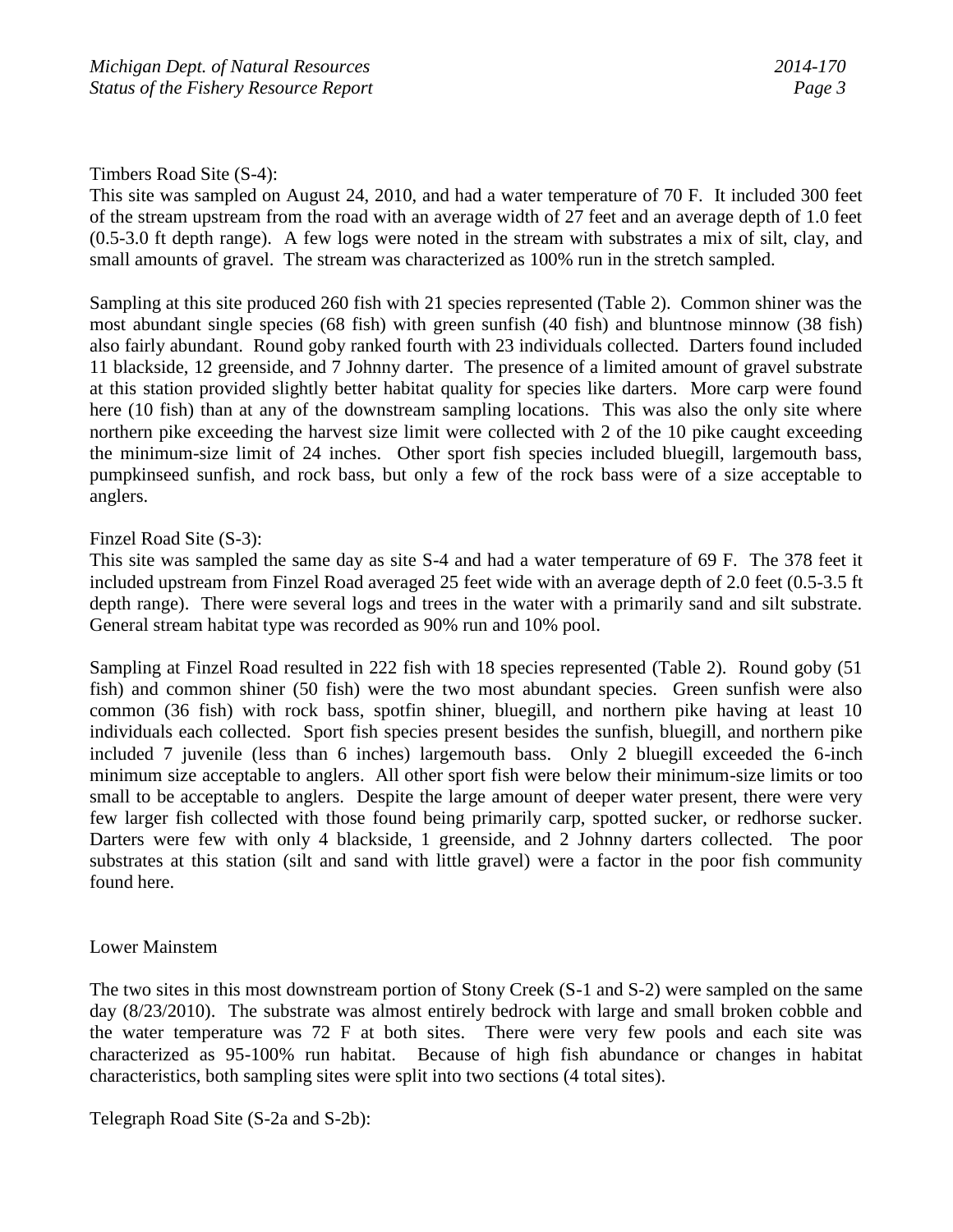This site covered 390 feet of stream upstream of Telegraph Road. It had an average width of about 50 feet and an average depth of 1-1.5 feet. The upstream portion of this site (S-2b) also contained some silt, sand, and gravel, as well as additional fish cover in the form of logs and branches along the side of the channel.

Sampling in the two sections of this site resulted in 617 fish represented by 20 species (Table 2). Round gobies were abundant (164 fish) comprising 27% of the total catch by number. Greenside darters were almost as abundant (131 fish) making up 21% of the catch. When combined with the other darter species collected (58 rainbow and 13 blackside) the darters actually outnumbered the gobies (202 darters vs. 164 gobies). Other species caught in significant numbers included 42 rock bass, 41 bluntnose minnow, 29 river chub, 28 central stoneroller, 27 logperch, 18 green sunfish, 12 common shiner, and 11 hornyhead chub. Sport fish species found included 7 northern pike adults and juveniles (adults were only found in the upper section, S-2b), 8 bluegill, and 9 juvenile largemouth bass. Additional species caught in small numbers are listed in the catch summary (Table 2). Rusty crayfish were observed at this site as well as other native crayfish species.

## Dixie Highway Site (S-1a and S-1b):

This site covered 289 feet of the stream just upstream of Dixie Highway and was the furthest downstream sampling location in the 2010 survey (just 0.5 miles upstream of the mouth where it discharges into Lake Erie). The stream at this site averaged 60 feet in width with an average depth of 0.6 feet. Sampling was split into two consecutive sections with site S-1a covering the first 125 feet upstream of Dixie Highway and site S-1b the next 164 feet. Round goby were collected only in the first 125 feet due to the extremely high densities found here.

The total of 2,394 fish collected from the two sections of this site included 28 species (Table 2). Round goby was by far the most abundant single fish species. Almost 600 were collected in the first 125 feet of the station with a similar abundance observed (but not collected) in the remaining 164 feet. Including those not captured in the latter part of the station (roughly another 600), they comprised about half of the total fish catch by number. Gobies were expected to have a strong presence at this location since Lake Erie is only about 1 mile downstream of Dixie Hwy, but their dominance and density were not anticipated. Bluntnose minnow were a major portion of the fish caught making up about 35% (851 fish) of the total catch by number. Other fish species found in large numbers included 271 gizzard shad (11% of total catch), 216 common shiner (9%), and 207 spotfin shiner (almost 9%). Species caught in smaller, but significant numbers (20-100 fish) included 53 hornyhead chub, 37 logperch, 28 rock bass, and 20 mimic shiner. The only sport fish species found were 16 smallmouth bass (3-6 inches) and 11 bluegill (1-3 inches). Additional species collected in very small numbers can be seen in the catch summary (Table 2).

Mussels were fairly abundant at this site with good diversity. Live mussels observed included pocketbook, fatmucket, spike, rainbow, strange floater, Walbash pigtoe, round pigtoe, pink heelsplitter, and the invasive Asiatic clam.

Paint Creek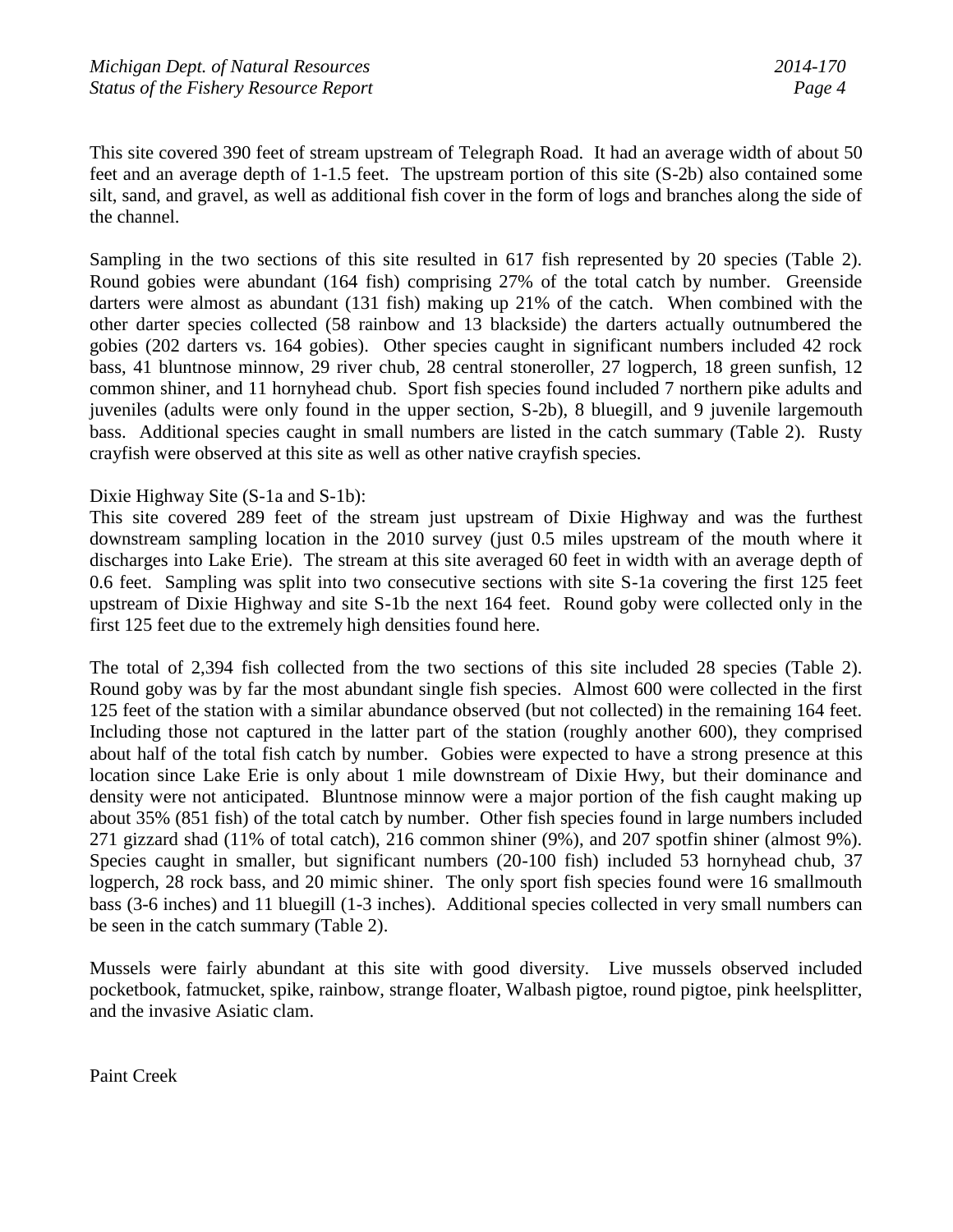Four sites were sampled on the mainstem of Paint Creek (P-1 through P-4; Figure 1) and one on the tributary, Chicken Creek (Table 1). The tributary and the most upstream mainstem site (P-4) were sampled on July 28, 2010. The other three sites on Paint Creek (P-1 through P-3) were surveyed on August 26, 2010. Sediments found at all the sites were similar and consisted mostly of sand and silt with small amounts of gravel. Tall grasses and brush were abundant along the stream with some deciduous trees. Logs and brush were common in the stream, but there were also large stretches with little in-stream cover. Stream widths at the sites ranged from 12 to 20 feet (increasing in width downstream). Water depths averaged 1-1.5 feet with some pools up to 4 feet deep. Water temperatures were in the low to mid 60's.

A combined total of 281 fish represented by 20 species were collected from the four sites on Paint Creek (Table 3). Creek chub (65 fish) and green sunfish (49 fish) were the most abundant species and both were present at all four sampling locations. Other species found in significant numbers included white sucker (20 fish), central mudminnow (14 fish), and bluegill (13 fish). Species found in fair numbers, but only in the lower (most downstream) sites included bluntnose minnow (22 fish), gizzard shad (19 fish), greenside darter (15 fish), round goby (10 fish), and common shiner (7 fish). A total of 27 mottled sculpin were collected, but they were limited to only the upper 3 sites (P-2 through P-4).

## Stony Creek Road (P-4):

A total of 50 fish were collected with 8 species represented (Table 3). The most common species were green sunfish (16 fish), creek chub (13 fish), and bluegill (8 fish). Also found were a few mottled sculpin (4), white sucker (4), central mudminnow (3), and a single Johnny darter and orangespotted sunfish.

## Merritt Road (P-3):

Seven species and a total of 52 individual fish were collected (Table 3). Creek chub (19 fish) and mottled sculpin (14 fish) were the most common species, while green sunfish (8) and white sucker (6) also had several individuals present. Bluegill (3), common carp (1), and hybrid sunfish (1) were rare.

## Judd Road (P-2):

This site had the highest fish abundance and diversity with a total catch of 125 fish represented by 15 species (Table 3). The most abundant species were creek chub (28 fish), green sunfish (21), and bluntnose minnow (20). Also having several individuals present were Johnny darter (9), mottled sculpin (9), greenside darter (7), white sucker (7), central mudminnow (6), and common shiner (6). Those species rare at this site or with only a singe individual caught included round goby (4), gizzard shad (3), grass pickerel (2), blackside darter (1), largemouth bass (1), and tadpole madtom (1).

#### Liss Road (P-1):

The 54 fish collected were represented by 12 species (Table 3). Gizzard shad (16 fish) were the most abundant with greenside darter (8) and round goby (6) also common. Species with 2-5 individuals caught included creek chub, central mudminnow, green sunfish, white sucker, bluegill, and bluntnose minnow. Those with only a single individual were blackside darter, common shiner, and striped shiner.

Chicken Creek: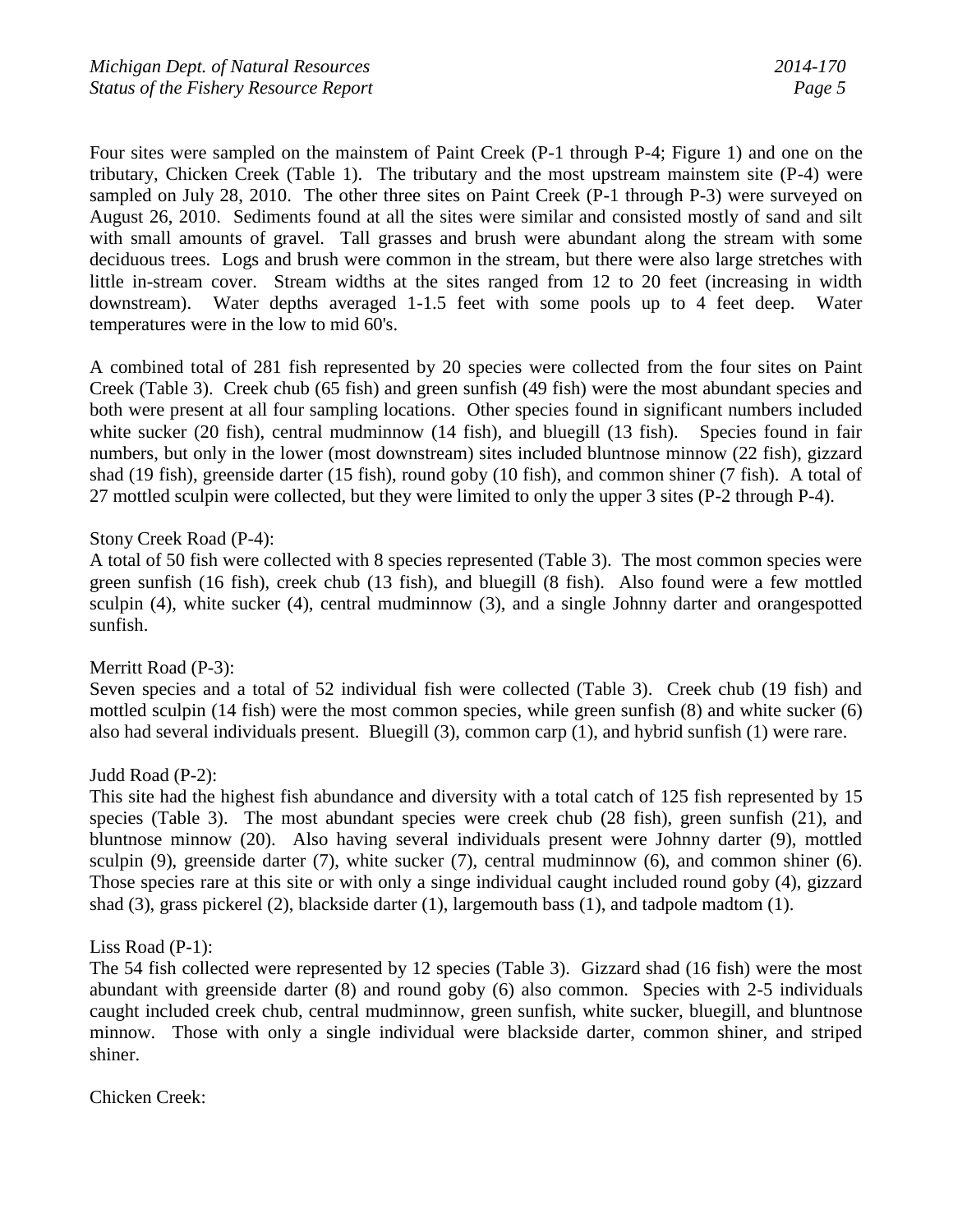Only 4 species and a total of 60 individual fish were collected in this small tributary (Table 3). Mottled sculpin were the dominant species with 55 individuals collected. This is the only location in the Paint Creek subwatershed where trout were found in this survey (2 brown trout, 9 and 11 inches in length). Since the stocking of brown trout in Paint Creek ended in the early 1990's, the 2 trout collected are possibly part of an extremely small, naturally reproducing remnant population surviving in this coldwater tributary. Unpermitted stocking by a private entity is also a possibility. Other fish caught here included 2 green sunfish and a single bluegill.

#### Headwater Tributaries

Buck Creek:

This stream averaged 8 feet wide and about 1 foot deep with the water temperature just under 61 F when it was sampled on August 26, 2010. The 115 feet of stream surveyed consisted primarily of run habitat with a firm gravel and sand bottom covered with silt.

There were 84 fish collected with only 6 species represented. The most common were creek chub (42 fish) and mottled sculpin (26 fish; Table 2). There were also a few blacknose dace (11 fish) and Johnny darter (3 fish) along with a single central stoneroller and white sucker.

#### Sugar Creek:

The stream section surveyed at Fuller Road averaged 9 feet wide and about 1 foot deep. Water temperature was 68 F during the August 26, 2010 sampling period. Stream habitat in the 105 feet sampled was 75% run and 25% pool with a mostly sand bottom.

The 49 fish collected were comprised of 9 species (Table 2). White sucker was the most abundant (15 fish), but other species with 5-8 individuals collected included Johnny darter, bluegill, creek chub, and common shiner. Smaller numbers (1-3 fish) of gizzard shad, green sunfish, mottled sculpin, and round goby were also collected.

#### **Analysis and Discussion**

Initial review of the catch summaries for sites located on the Stony Creek mainstem (Table 2) shows several fish species that were absent in the upper and central stations and became common or abundant in the lower mainstem. The largest numerical increases were for logperch and gizzard shad. Logperch were only found in the two most downstream stations (S-2 and S-1). Gizzard shad showed up only in the most downstream station (S-1). Other species only found in the lower mainstem, but in smaller numbers were mimic shiner, river chub, smallmouth bass, and striped shiner (Table 2). The abrupt change in habitat type from many miles of predominantly softer substrates through the central mainstem to limestone bedrock in the lower two sites is the most likely reason for these observed differences. Sand and silt substrates such as those present through most of the central mainstem do not provide the appropriate food and habitat requirements for the species that appeared only in the lower stretch of Stony Creek.

Bluntnose minnow, hornyhead chub, round goby, and spotfin shiner exhibited a more gradual, but still noticeable increase moving in a downstream direction along the mainstem (Table 2). These species were typically not found in significant numbers above the central mainstem section of Stony Creek,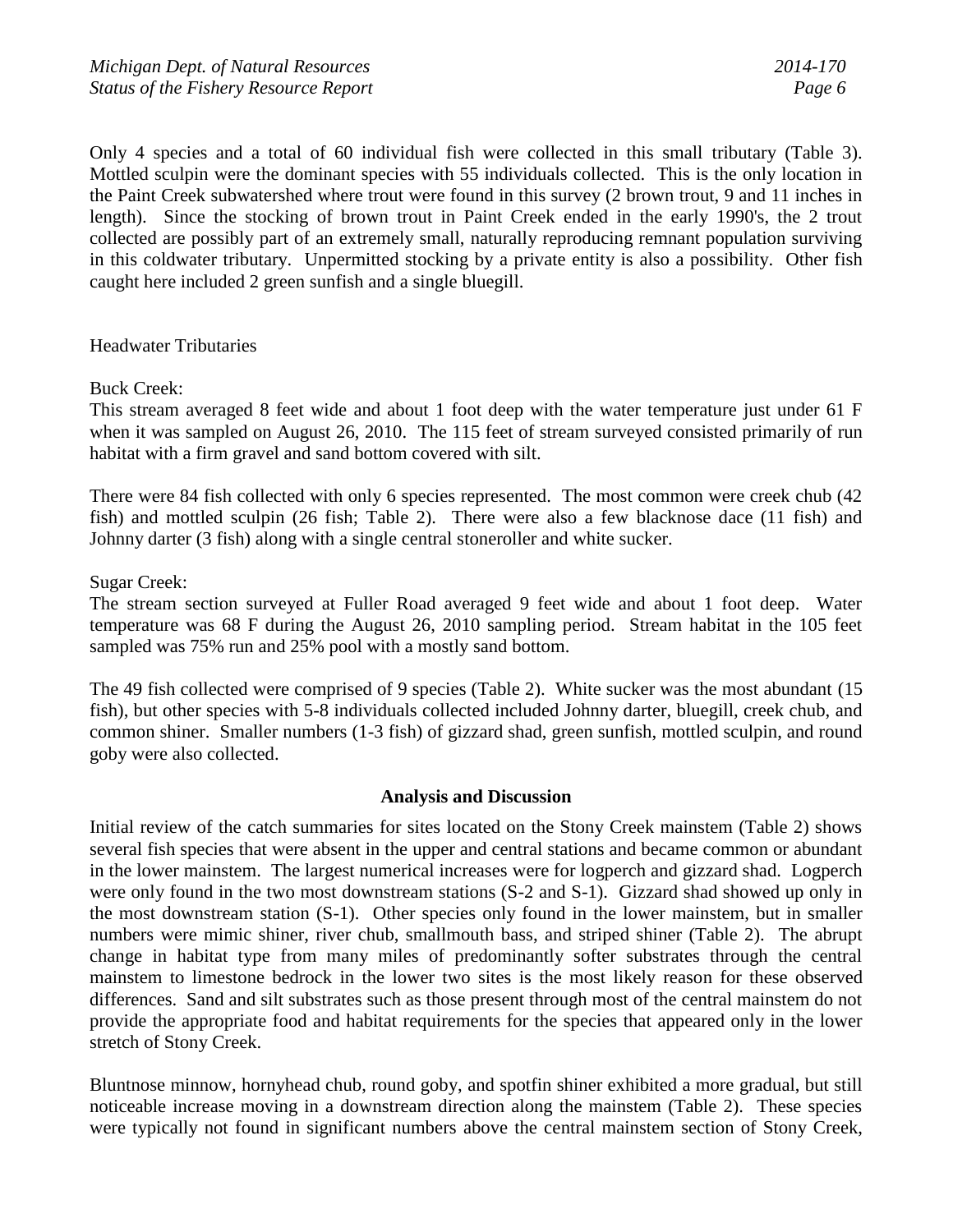although some did show up in the most downstream section of Paint Creek. Water temperatures were significantly colder in Upper Stony Creek, Paint Creek, and the other tributaries than in the central and lower mainstem. Since these species are typically more common in warm to cool water habitats, temperature is likely one of the factors affecting their distribution.

Blacknose dace, Johnny darter, and mottled sculpin were only present in substantial numbers in upper Stony Creek, Paint Creek, and the headwater tributaries of Stony Creek (Table 2). These species are relatively intolerant of polluted waters and are usually found in cool to cold water streams with better water quality. Mottled sculpin are especially indicative of colder, cleaner water conditions. In fact, mottled sculpin densities were highest in Chicken Creek which had the coldest water temperatures (60 F).

An interesting trend observed was the gradual appearance of round goby and the decrease in mottled sculpin moving downstream through the watershed (Table 2 and Table 3). Factors that tended to correlate with the increasing numbers of round goby moving downstream were larger stream size, warmer water temperatures, and less gravel/cobble substrates although the decrease in gravel/cobble may just be due to moving further downstream.

Only a few sport fish species were collected and most of the individuals were young fish well below the minimum size limits or the size acceptable to anglers. Spring migrations from Lake Erie of adult northern pike and smallmouth bass, along with various suckers and forage species, provide seasonal angling opportunities. The fishery in Stony Creek is limited the rest of the year.

## **Management Direction**

The fish community in Stony Creek does not have adequate numbers of resident adult sport fish to support a significant fishery. While seasonal spawning migrations of sport fish from Lake Erie do occur, public access to this potential fishery is extremely limited throughout the watershed. There is one public park (Frenchtown Kiwanis Park) on Nadeau Road about a mile upstream from the mouth at Lake Erie. Water depths are sufficient here to provide anglers access to the seasonal fish migrations.

Stony Creek does provide valuable spawning and nursery habitat for several native fish species that migrate up from Lake Erie. Since there are no barriers to fish movement, sport fish such as northern pike and various suckers can and do migrate as far as necessary to find the habitat they desire. The presence of young northern pike and spotted sucker in the central sections of the creek illustrate this. This system also serves as a refuge and source of productivity for forage fish populations that can be used as a ready food supply by larger predator species both year-round and during their seasonal migrations.

Fisheries management activities for Stony Creek will primarily involve protecting and enhancing the water quality and habitat currently present in the system. This will include monitoring development and construction in the watershed through review of environmental permit applications. We will advocate to maintain the existing barrier-free status of fish passage throughout the system. It would also be desireable to increase public access to the seasonal fishing opportunities in the central and lower sections of Stony Creek where possible.

## **References**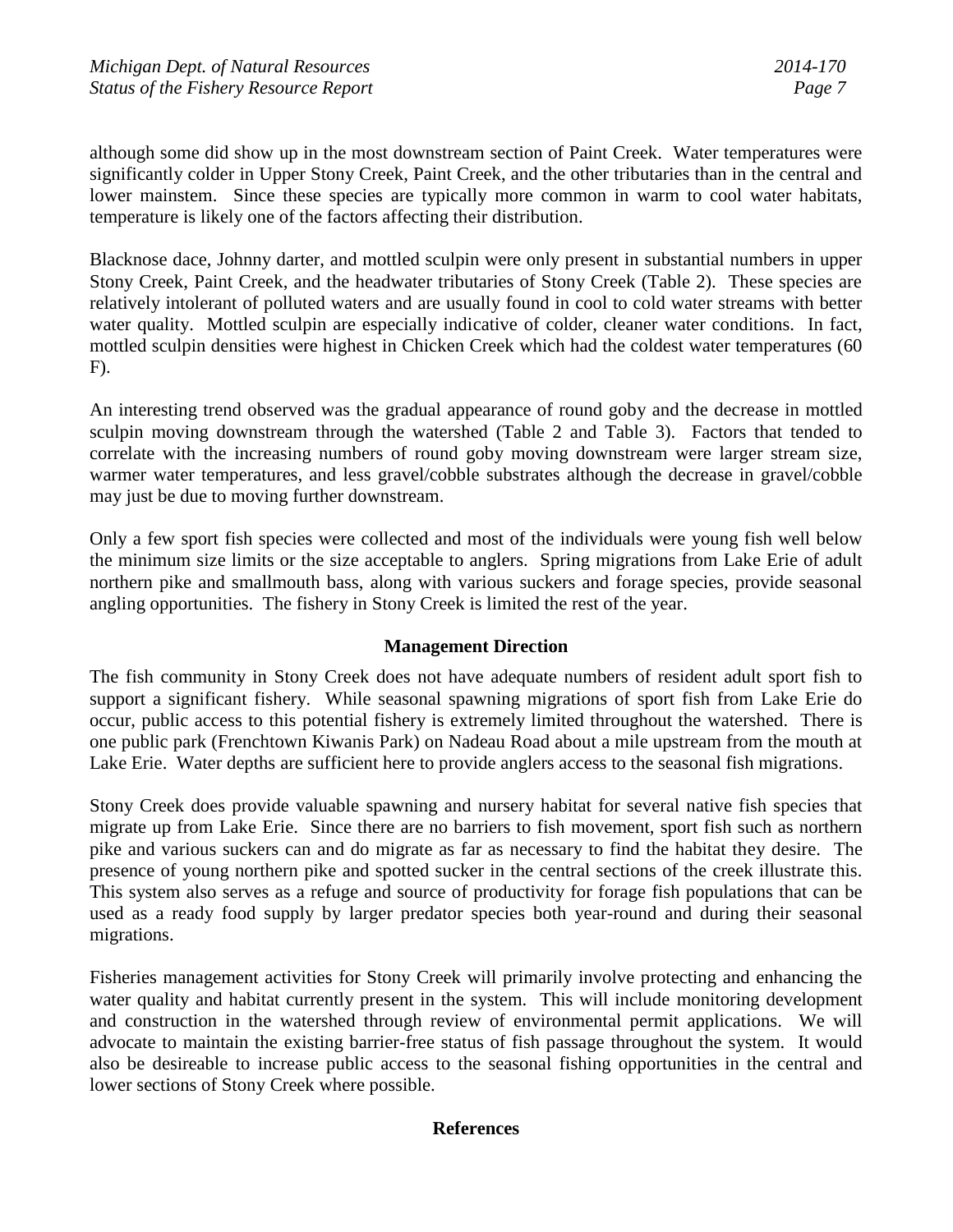Gustavson, Kevin and Ohren, Joe. 2005. Stony Creek watershed management plan. The Institute for Community and Regional Development, Eastern Michigan University, Ypsilanti. June 2005.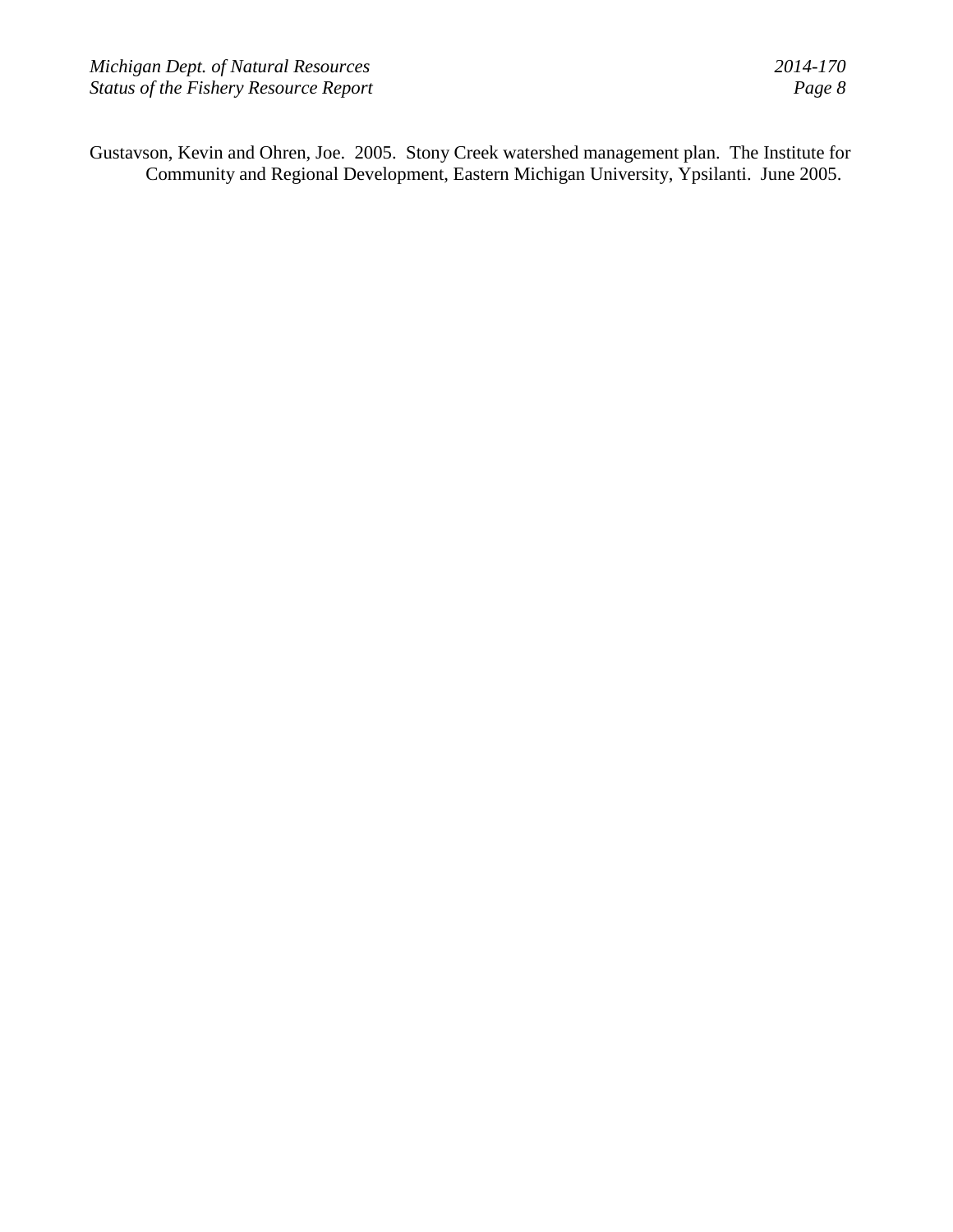

Figure 1. Stony Creek Watershed Map with sampling locations.

SITE KEY

- S1-2 = Lower Stony Creek (Dixie Hwy, Telegraph Rd)
- S3-4 = Central Stony Creek (Finzel Rd, Timbers Rd)
- S5 = Upper Stony Ck
- P1-4 = Paint Creek (Liss Rd, Judd Rd, Merritt Rd, Stony Creek Rd)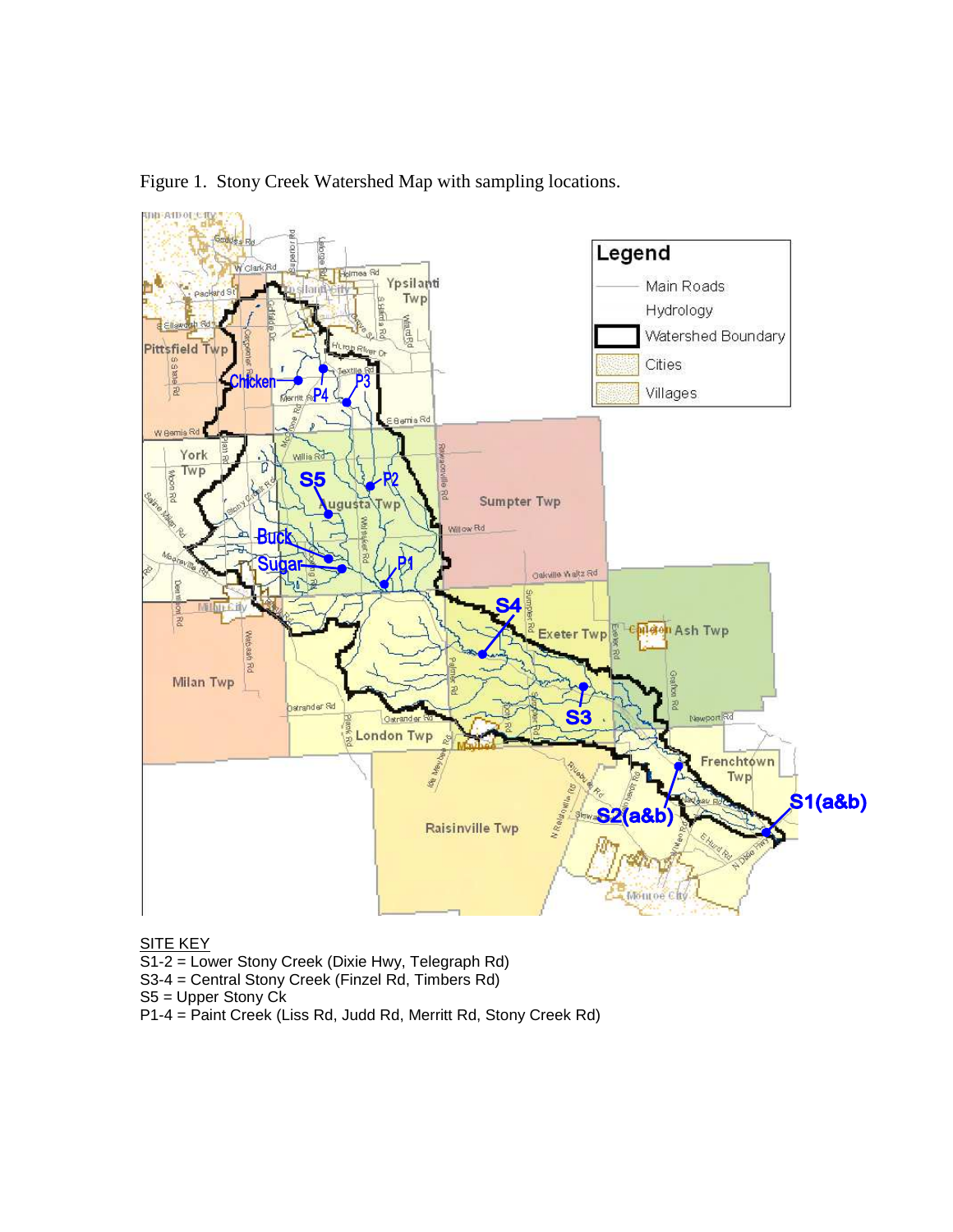

Figure 2. Southeast Michigan Watersheds Map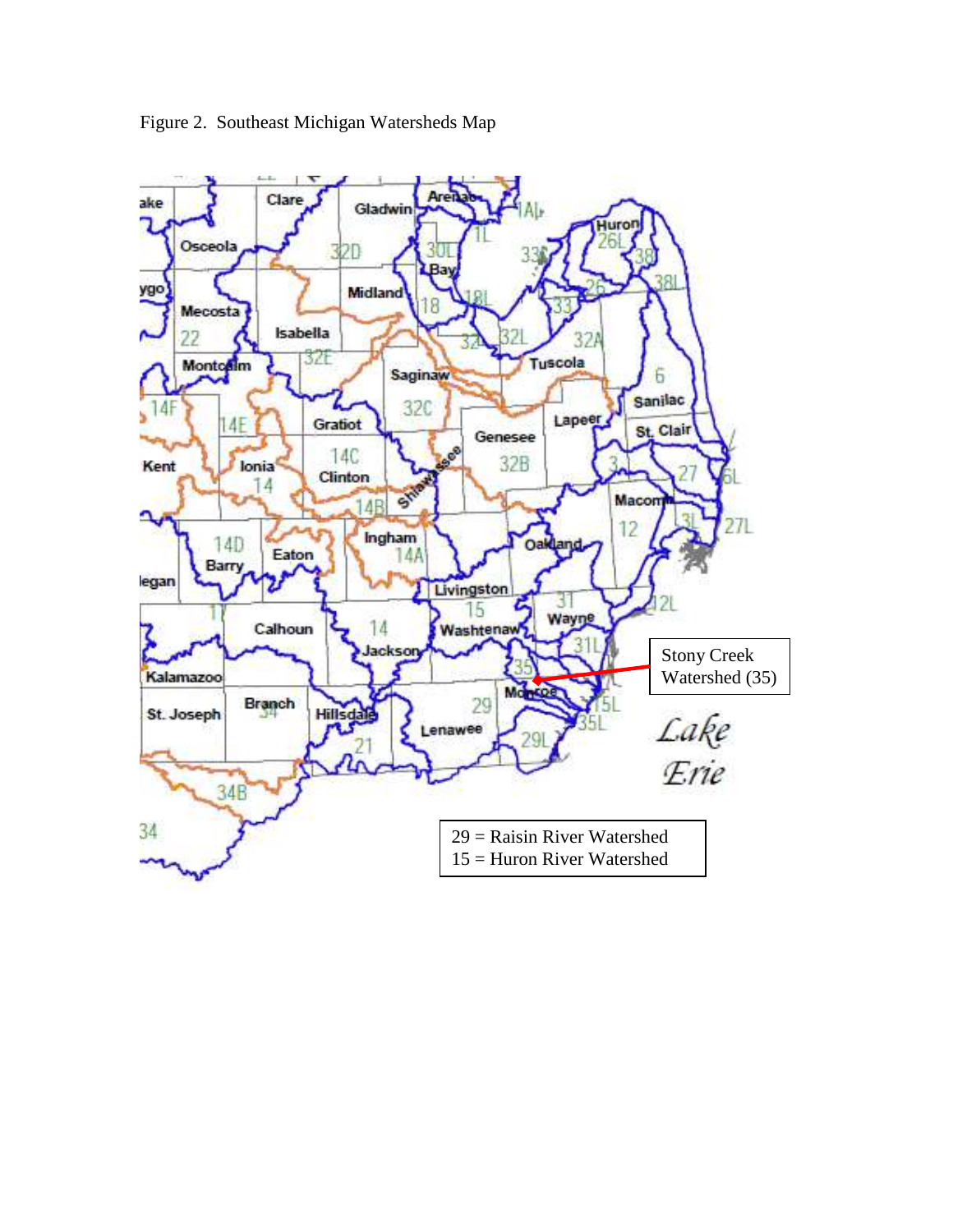

Figure 3. Stony Creek Watershed Map with historical MDNR sampling locations.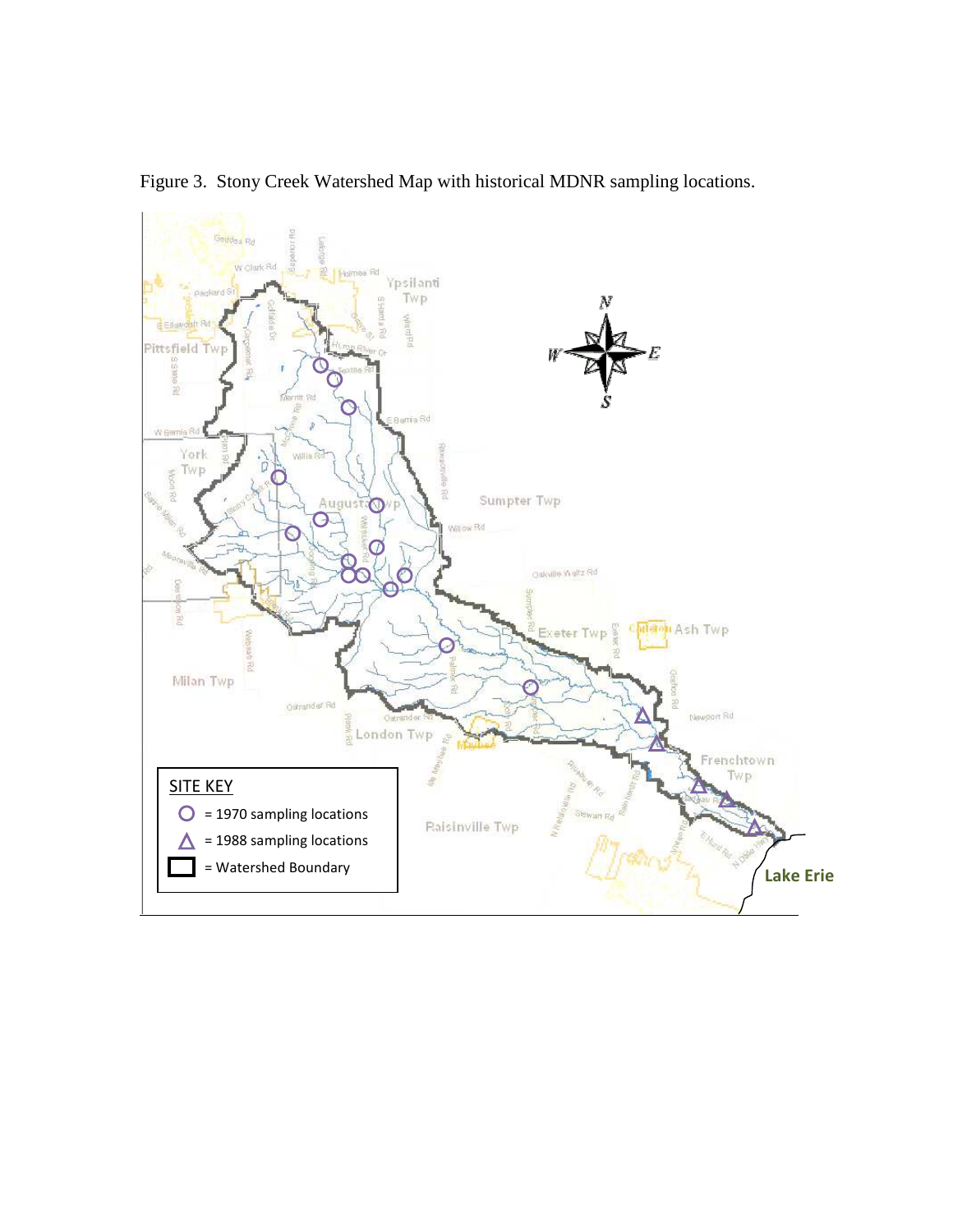Table 1. Description of 2010 sampling locations in the Stony Creek watershed.

|                              |                                      |           |                       |                 |                       |         |                       | Water              |
|------------------------------|--------------------------------------|-----------|-----------------------|-----------------|-----------------------|---------|-----------------------|--------------------|
|                              |                                      |           |                       |                 | <b>Station</b>        | Average | Average               | <b>Temperature</b> |
| <b>Site Number Site Name</b> |                                      | County    | Location              |                 | Gear Used Length (ft) |         | Width (ft) Depth (ft) | $(^0F)$            |
|                              | <b>Lower Stony Creek Watershed</b>   |           |                       |                 |                       |         |                       |                    |
| $S$ -1a                      | Lower Dixie Hwy                      | Monroe    | <b>T6S R9E Sec 24</b> | Stream          | 125                   | 60      | 0.6                   | 72                 |
| $S-1b$                       | <b>Upper Dixie Hwy</b>               | Monroe    | <b>T6S R9E Sec 24</b> | Stream          | 164                   | 60      | 0.6                   | 72                 |
| $S-2a$                       | Lower Telegraph                      | Monroe    | T6S R9E Sec 9         | Stream          | 240                   | 50      | 1.2                   | 72                 |
| $S-2b$                       | <b>Upper Telegraph</b>               | Monroe    | T6S R9E Sec 9         | Stream          | 150                   | 50      | 1.2                   | 72                 |
|                              | <b>Central Stony Creek Watershed</b> |           |                       |                 |                       |         |                       |                    |
| $S-3$                        | Finzel Road                          | Monroe    | <b>T5S R8E Sec 23</b> | Stream          | 378                   | 25      | 2.0                   | 69                 |
| $S-4$                        | <b>Timbers Road</b>                  | Monroe    | <b>T5S R8E Sec 17</b> | Stream          | 300                   | 27      | 1.0                   | 70                 |
| <b>Paint Creek</b>           |                                      |           |                       |                 |                       |         |                       |                    |
| $P-1$                        | Liss Road                            | Washtenaw | T4S R7E Sec 34        | <b>Backpack</b> | 227                   | 20      | 1.5                   | 60's               |
| $P-2$                        | Judd Road                            | Washtenaw | <b>T4S R7E Sec 10</b> | Backpack        | 265                   | 15      | 1.0                   | 60's               |
| $P-3$                        | Merritt Road                         | Washtenaw | T3S R7E Sec 28        | Backpack        | 380                   | 12      | 1.0                   | 60's               |
| $P-4$                        | <b>Stony Creek Road</b>              | Washtenaw | T3S R7E Sec 20        | Backpack        | 275                   | 15      | 1.5                   | 60's               |
|                              | Chicken Creek                        | Washtenaw | T3S R7E Sec 30        | Backpack        | 305                   | 9       | 0.5                   | 60                 |
| <b>Headwater Tributaries</b> |                                      |           |                       |                 |                       |         |                       |                    |
| $S-5$                        | <b>Upper Stony Creek</b>             | Washtenaw | T4S R7E Sec 17        | <b>Backpack</b> | 185                   | 7       | 0.8                   | 64                 |
|                              | <b>Buck Creek</b>                    | Washtenaw | T4S R7E Sec 32        | <b>Backpack</b> | 115                   | 8       | 1.0                   | 61                 |
|                              | <b>Sugar Creek</b>                   | Washtenaw | <b>T4S R7E Sec 29</b> | Backpack        | 105                   | 9       | 1.0                   | 68                 |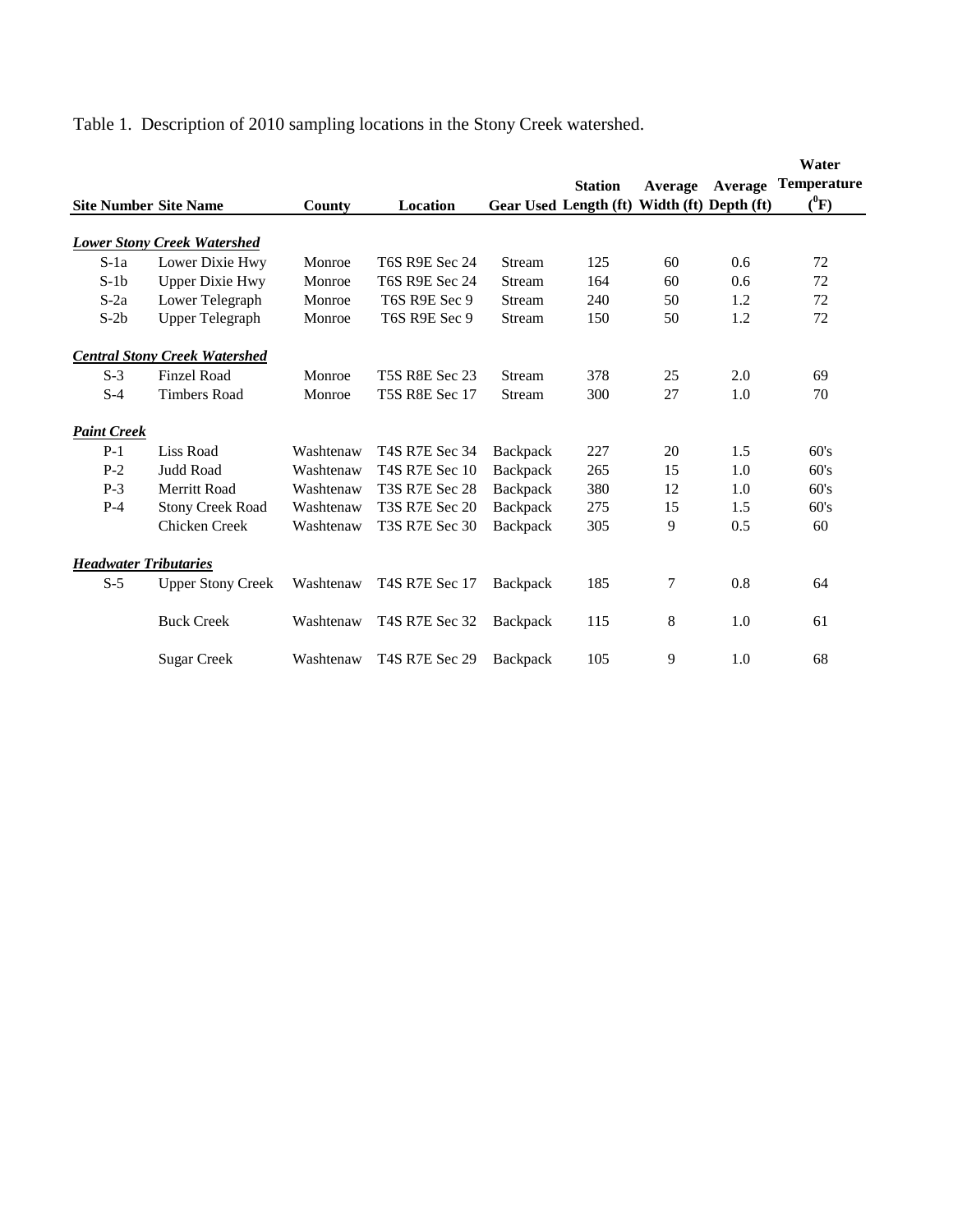Table 2. Species catch summaries for 2010 Stony Creek, Buck Creek, and Sugar Creek sampling locations.

|                              |                                          | <b>Stony Creek</b> |                  |                       |                     |                         |                             |                             |                       |                  |  |
|------------------------------|------------------------------------------|--------------------|------------------|-----------------------|---------------------|-------------------------|-----------------------------|-----------------------------|-----------------------|------------------|--|
|                              |                                          |                    |                  | <b>Lower Mainstem</b> |                     | <b>Central Mainstem</b> |                             |                             | <b>Tributaries</b>    |                  |  |
|                              | <b>Stony Creek</b>                       | <b>Dixie Hwy</b>   | <b>Dixie Hwy</b> | <b>Telegraph Rd</b>   | <b>Telegraph Rd</b> | <b>Finzel Rd</b>        | <b>Timbers Rd</b>           | <b>Upper Stony Ck</b>       | <b>Buck Ck @</b>      | Sugar Ck @       |  |
| <b>Species</b>               | <b>Totals</b>                            | $S-1a$             | $S-1b$           | $S-2a$                | $S-2b$              | $S-3$                   | $S-4$                       | $S-5$                       | <b>Hitchingham Rd</b> | <b>Fuller Rd</b> |  |
| Station Length in Feet       | 1542                                     | 125                | 164              | 240                   | 150                 | 378                     | 300                         | 185                         | 115                   | 105              |  |
| No. Miles above Lk Erie      |                                          | $\boldsymbol{l}$   | 1                | 6                     | 6                   | 12                      | 17                          | 29                          |                       |                  |  |
| <b>Black bullhead</b>        | -1                                       |                    | $\mathbf{1}$     |                       |                     |                         |                             |                             |                       |                  |  |
| <b>Blackside darter</b>      | 30                                       |                    | $\mathbf{1}$     | 5                     | 8                   | $\overline{4}$          | 11                          | $\mathbf{1}$                |                       |                  |  |
| <b>Blacknose</b> dace        | 20                                       |                    |                  |                       |                     |                         |                             | 20                          | 11                    |                  |  |
| Bluegill                     | 51                                       | 5                  | 6                |                       | $\,$ 8 $\,$         | 11                      | 10                          | 11                          |                       | $\tau$           |  |
| <b>Bluntnose minnow</b>      | 940                                      | 452                | 399              | 19                    | 21                  | 6                       | 38                          | 5                           |                       |                  |  |
| <b>Brown bullhead</b>        | $\mathbf{1}$                             |                    |                  |                       |                     |                         | $\mathbf{1}$                |                             |                       |                  |  |
| <b>Central mudminnow</b>     | 6                                        |                    | 1                |                       |                     | $\mathfrak{2}$          |                             | 3                           |                       |                  |  |
| <b>Central stoneroller</b>   | 37                                       | $\mathbf{1}$       | $\overline{4}$   | 27                    | $\mathbf{1}$        |                         |                             | $\overline{4}$              | $\mathbf{1}$          |                  |  |
| Common carp                  | 12                                       |                    |                  |                       |                     | $\boldsymbol{2}$        | 10                          |                             |                       |                  |  |
| <b>Common shiner</b>         | 346                                      | 79                 | 137              | $\overline{4}$        | 8                   | 50                      | 68                          |                             |                       | 5                |  |
| <b>Creek chub</b>            | 75                                       | $\mathbf{1}$       | $\mathbf{1}$     | $\tau$                | $\mathbf{1}$        |                         | $\mathbf{1}$                | 64                          | 42                    | 6                |  |
| <b>Emerald shiner</b>        | $\overline{4}$                           |                    | $\Delta$         |                       |                     |                         |                             |                             |                       |                  |  |
| <b>Fathead minnow</b>        | $\overline{c}$                           |                    | $\overline{2}$   |                       |                     |                         |                             |                             |                       |                  |  |
| <b>Gizzard</b> shad          | 271                                      | 5                  | 266              |                       |                     |                         |                             |                             |                       | 3                |  |
| Golden redhorse              | $\tau$                                   |                    |                  |                       | 1                   | $\mathfrak z$           | $\ensuremath{\mathfrak{Z}}$ |                             |                       |                  |  |
| <b>Grass pickerel</b>        | $\boldsymbol{7}$                         |                    |                  |                       |                     | 5                       | $\,1$                       | $\mathbf{1}$                |                       |                  |  |
| Greenside darter             | 154                                      | 8                  | $\overline{c}$   | 131                   |                     | $\mathbf{1}$            | 12                          |                             |                       |                  |  |
| Green sunfish                | 105                                      | 3                  | $\sqrt{5}$       | 13                    | 5                   | 36                      | 40                          | 3                           |                       | 2                |  |
| <b>Hornyhead chub</b>        | 66                                       | $\sqrt{2}$         | 51               | 3                     | $\,8\,$             | $\mathbf{1}$            | $\mathbf{1}$                |                             |                       |                  |  |
| <b>Hybrid sunfish</b>        | 3                                        |                    |                  |                       |                     |                         |                             | 3                           |                       |                  |  |
| Johnny darter                | 28                                       |                    |                  |                       |                     | $\boldsymbol{2}$        | $\tau$                      | 19                          | $\mathfrak{Z}$        | 8                |  |
| <b>Largemouth bass</b>       | 29                                       | 5                  | 3                |                       | 9                   | $\tau$                  | 5                           |                             |                       |                  |  |
| Logperch                     | 64                                       | 6                  | 31               | 17                    | 10                  |                         |                             |                             |                       |                  |  |
| <b>Mimic shiner</b>          | 20                                       | 15                 | $\sqrt{5}$       |                       |                     |                         |                             |                             |                       |                  |  |
| <b>Mottled sculpin</b>       | 33                                       |                    |                  |                       |                     |                         |                             | 33                          | 26                    | $\overline{c}$   |  |
| Northern pike                | 27                                       |                    |                  | 3                     | $\overline{4}$      | 10                      | 10                          |                             |                       |                  |  |
| <b>Orangespotted sunfish</b> | $\mathbf{1}$                             |                    |                  |                       | 1                   |                         |                             |                             |                       |                  |  |
| <b>Pumpkinseed sunfish</b>   | 3                                        |                    |                  |                       | 1                   |                         | $\overline{c}$              |                             |                       |                  |  |
| <b>Rainbow darter</b>        | 58                                       |                    |                  | 58                    |                     |                         |                             |                             |                       |                  |  |
| River chub                   | 42                                       | 6                  | $\tau$           | 20                    | 9                   |                         |                             |                             |                       |                  |  |
| <b>Rock bass</b>             | 90                                       | $\tau$             | 21               | $\sqrt{2}$            | 40                  | 13                      | $\tau$                      |                             |                       |                  |  |
| Rosyface shiner              | 3                                        | $\mathbf{1}$       | $\sqrt{2}$       |                       |                     |                         |                             |                             |                       |                  |  |
| Round goby                   | 1438**                                   | 599**              | $600**+$         | 147                   | 17                  | 51                      | 23                          |                             |                       | $\mathbf{1}$     |  |
| Sand shiner                  | 6                                        | $\overline{4}$     | $\sqrt{2}$       |                       |                     |                         |                             |                             |                       |                  |  |
| <b>Smallmouth bass</b>       | 16                                       | $\overline{2}$     | 14               |                       |                     |                         |                             |                             |                       |                  |  |
| Spotfin shiner               | 229                                      | 68                 | 139              | $\,$ 8 $\,$           | $\mathbf{1}$        | $11\,$                  | $\sqrt{2}$                  |                             |                       |                  |  |
| <b>Spotted sucker</b>        | 14                                       |                    |                  |                       |                     | $\boldsymbol{7}$        | $\boldsymbol{7}$            |                             |                       |                  |  |
| <b>Stonecat</b>              |                                          |                    |                  |                       |                     |                         |                             |                             |                       |                  |  |
|                              | $\mathbf{1}$                             |                    |                  |                       |                     |                         |                             | $\mathbf{1}$                |                       |                  |  |
| <b>Striped shiner</b>        | 10                                       | 5                  | $\sqrt{5}$       |                       |                     |                         |                             |                             |                       |                  |  |
| <b>Tubenose goby</b>         | $\mathbf{1}$                             | $\mathbf{1}$       |                  |                       |                     |                         |                             |                             |                       |                  |  |
| White perch                  | $\mathbf{1}$                             | $\mathbf{1}$       |                  |                       |                     |                         |                             |                             |                       |                  |  |
| White sucker                 | 12                                       | $\boldsymbol{7}$   | $\sqrt{2}$       |                       |                     |                         |                             | $\ensuremath{\mathfrak{Z}}$ | $\mathbf{1}$          | 15               |  |
| <b>Yellow perch</b>          | $\mathbf{1}$                             |                    |                  |                       |                     |                         | $\mathbf{1}$                |                             |                       |                  |  |
| <b>Totals</b>                | 3198                                     | 684                | 1111             | 464                   | 153                 | 222                     | $260$                       | 171                         | 84                    | 49               |  |
|                              | $** = not in totals$                     |                    |                  |                       |                     |                         |                             |                             |                       |                  |  |
|                              | $+=$ goby # estimated as similar to pt 1 |                    |                  |                       |                     |                         |                             |                             |                       |                  |  |
| No. Native Fish / 100 ft     |                                          | 547                | 677              | 132                   | 91                  | 45                      | 79                          | 92                          | 73                    | 47               |  |